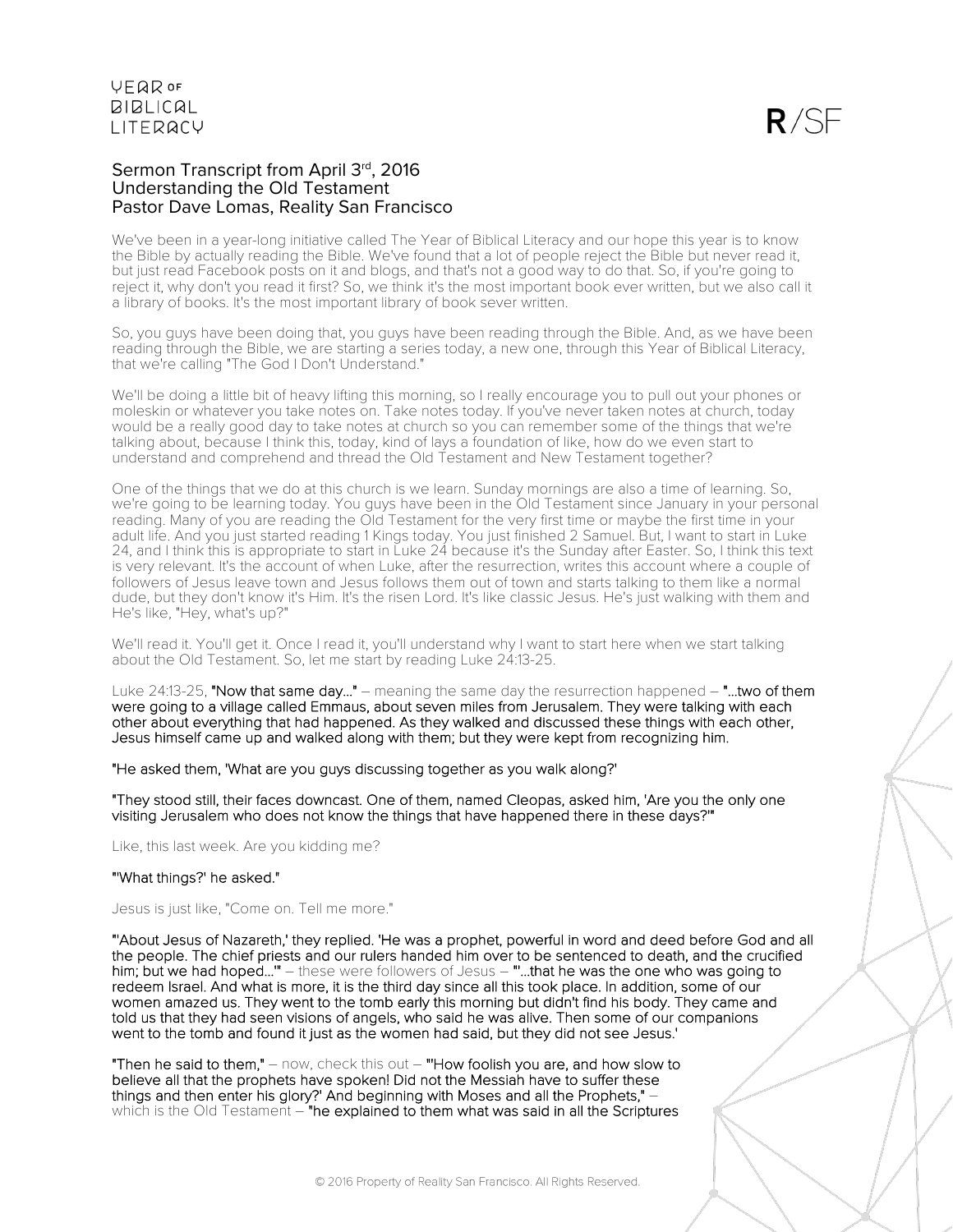

### concerning himself."

So, He was walking along this road with them and they're tripping out because Jesus was crucified and all their hopes were pinned on Jesus. But, they had heard He had risen from the dead, but they were leaving Jerusalem for some reason, I have no idea what was more important than that. They're leaving. Jesus goes and chases them down and says, "Why are you so foolish and slow to believe?" And then He gives them this Bible study that contains all of the Old Testament and how all the Old Testament ties to Him. That's a good Bible study.

This is our text this morning and this is where I want to launch from. Let me pray.

God, we ask this morning that You would teach us, that we would be people that sit under the Scriptures to be taught and learned, that we would become more like You, God, in this world, that You would make us more humble, more compassionate, more loving, more faithful and full of faith, God, this morning. May the words of my mouth and the meditation of my heart be pleasing to You, God. May we receive, by faith, the things that You want to speak to this congregation. In Jesus' name, amen.

At the beginning of March, last month, it was like a random Thursday night at the beginning of March. I think the Warriors were playing. I think they were losing. And, out of the blue, Thursday night, randomly, Kendrick Lamar dropped a new album and the Warriors started winning, I think, after that. Kendrick Lamar is a rapper, a hip-hop artist, from Compton. His latest album before this album that came out was called "To Pimp a Butterfly." It was nominated, earlier this year, for eleven Grammy awards. Eleven Grammy awards. The only album to receive more than that was Michael Jackson's, "Thriller."

So, Kendrick Lamar was the second most Grammy-nominated artist ever, and it's a hip-hop album; it's a rap album. Then, out of the blue, he just comes out with this album called "Untitled Unmastered." That's a great album title. "Untitled Unmastered." And, one reviewer of the album compared Kendrick Lamar to Jeremiah the Prophet. He said that "To Pimp a Butterfly" was his major prophecy – like Jeremiah's major prophecy – and "Untitled Unmastered" was Kendrick Lamar's book of Lamentations. It's his book of lament. He says:

"It's a prophetic text of lamentations. A text which, like all texts of lament, reveals something about the author as well as society."

So, he's saying that this album that came out, "Untitled Unmastered," is his lament. It is Kendrick Lamar's lament of society, asking questions about God, wrestling with things. In the second song, called "Untitled 2," the second track on the album, the bridge of the song, as it goes into the verse, Kendrick says this:

"Stuck inside the belly of the beast. Can you please pray for me?"

And then he goes right into verse one and he says:

"Get God on the phone."

"Get God on the phone." He keeps saying that over and over and over again in the song. It's like he sees this world, he sees life, he sees what's happening, what's going on and he's like, "Get God on the phone. I have questions. I have things I need to talk with Him about. I need to sort some things out." And I feel like this is kind of what's going on to a lot of you as you are reading through the Old Testament. You've been reading some insane things in the Old Testament. And some of you are reading this for the very very first time and, as you read through the Old Testament, you're like, "Get God on the phone. I need to talk with someone."

I have people pulling me aside when I'm walking like, "Have you been reading? Are you? Can you...? What's going on here?"

Like, you might feel safe in the New Testament. Jesus is like an old friend of yours, but you are being completely disrupted by the Old Testament. It's almost like you don't know this God. Like, you may have thought this even as you're reading through the Old Testament. Like, "I don't even know if I know this God. I know I remember the God of the New Testament, but I don't know if I know this God. I need to sort of some questions."

And this is the question, right? Like, we want to ask God, we want to ask maybe our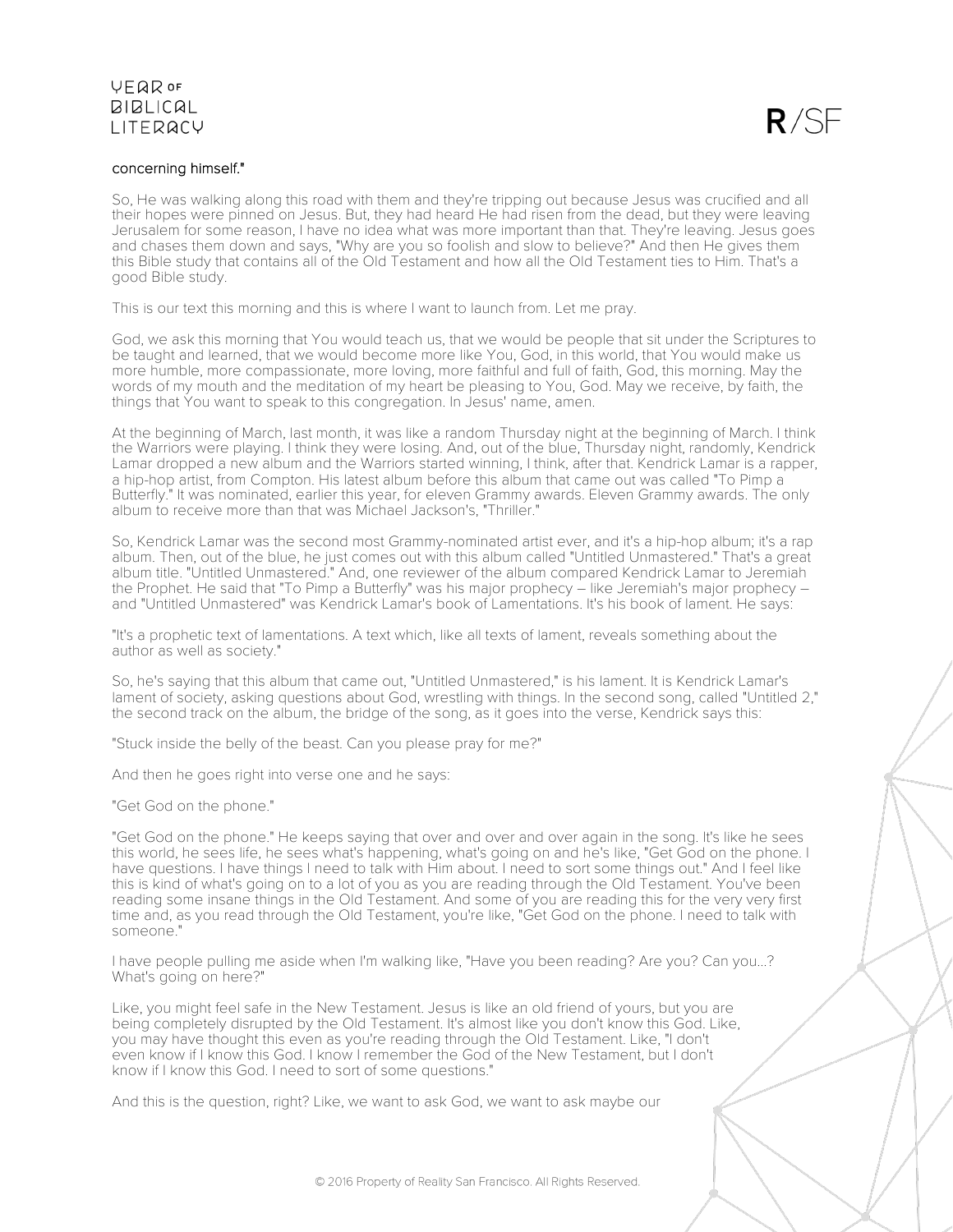

community group leaders or our minister or some of the neighborhood ministers or the pastors here, "What is going on in the Old Testament? Is the Old Testament God a different God than the God of the New Testament?"

Many people have thought this, have even said this. There was actually an early Church theologian who made the claim that the Old Testament God was different than the New Testament God. But, he was thrown out of the Church because he was a heretic. So, no. The answer is no. There aren't different Gods between the two testaments. But, we still have questions about this. We have a lot of questions about this. We did a survey of our church a few weeks ago about how your time is going in the Year of Biblical Literacy. And, for the most part, this experience is overwhelmingly favorable. You guys are loving going through this personally and then in community and there are lectures and stuff like that.

But, we left a blank space for you to write in your questions so far. And most every single question that came in were about the Old Testament. Like the law or the strange regulations or the violence or the wrath or the blood, whether it's violence blood or sacrifice blood. There's just blood everywhere. And what do you do with all these crazy stories in the Old Testament? So, we have to step back. We wanted to do this series a little later in the year. We had planned on doing a "What's Going On" or "Dealing with Difficult Questions in the Bible" once you've been disrupted by it. We wanted you to get disrupted by it. I was hoping, I mean, I get questions a lot like, "What do we tell them about...?"

I'm like, "I want our church to be a little bit disrupted by the Old Testament."

So, now that you are disrupted by the Old Testament, or maybe you have been and you're being disrupted all over again, what do you do? How do you begin to understand the Old Testament? So, this is the question I want to try and start to answer today, and it's on the screen: Is the Old Testament full of timeless wisdom?

Is the Old Testament full of timeless truth? Do we take it straight, laws and all, and say, "This is to us? Now, I've got to find the moral in the story. I have to find, as I'm reading my daily reading this morning, the nugget of wisdom for me right now."

Is that what we're supposed to do? Someone posted an open letter to Dr. Laura Schlessinger not too long ago online. Dr. Laura Schlessinger is a Jewish author and a she used to be a radio talk show host as well who offers practical advice about relationships and parenting and ethical dilemmas based on Old Testament principles. So, this person wrote in an open letter to Dr. Laura about some questions that they have and it's dripping sarcasm. Let me just read it to you. It's not on the screen. I'm just going to read it to you. Here's part of the letter:

### "Dear Dr. Laura,

Thank you for doing so much to educate people regarding God's Law. I have learned a great deal from your show and I try to share that knowledge with as many people as I can. I do need some advice from you, however, regarding some of the specific laws and how to follow them.

- I would like to sell my daughter into slavery, sanctioned in Exodus 21:7. In this day and age, what do you think would be a fair price for her?
- I have a neighbor who insists on working on the Sabbath. Exodus 35:2 clearly states he should be put to death. Am I morally obligated to kill him myself?
- A friend of mine feels that, even though eating shellfish is an abomination (Leviticus 11:10), it is a lesser abomination than homosexuality. I don't agree. Can you settle this?
- Leviticus 21:20 states that I may not approach the alter of God if I have a defect in my sight. I have to admit that I wear reading glasses. Does my vision have to be 20/20 or is there some wiggle room here?
- I know Leviticus 11:6-8 says that touching the skin of a dead pig makes me unclean, but may I still play football if I wear gloves?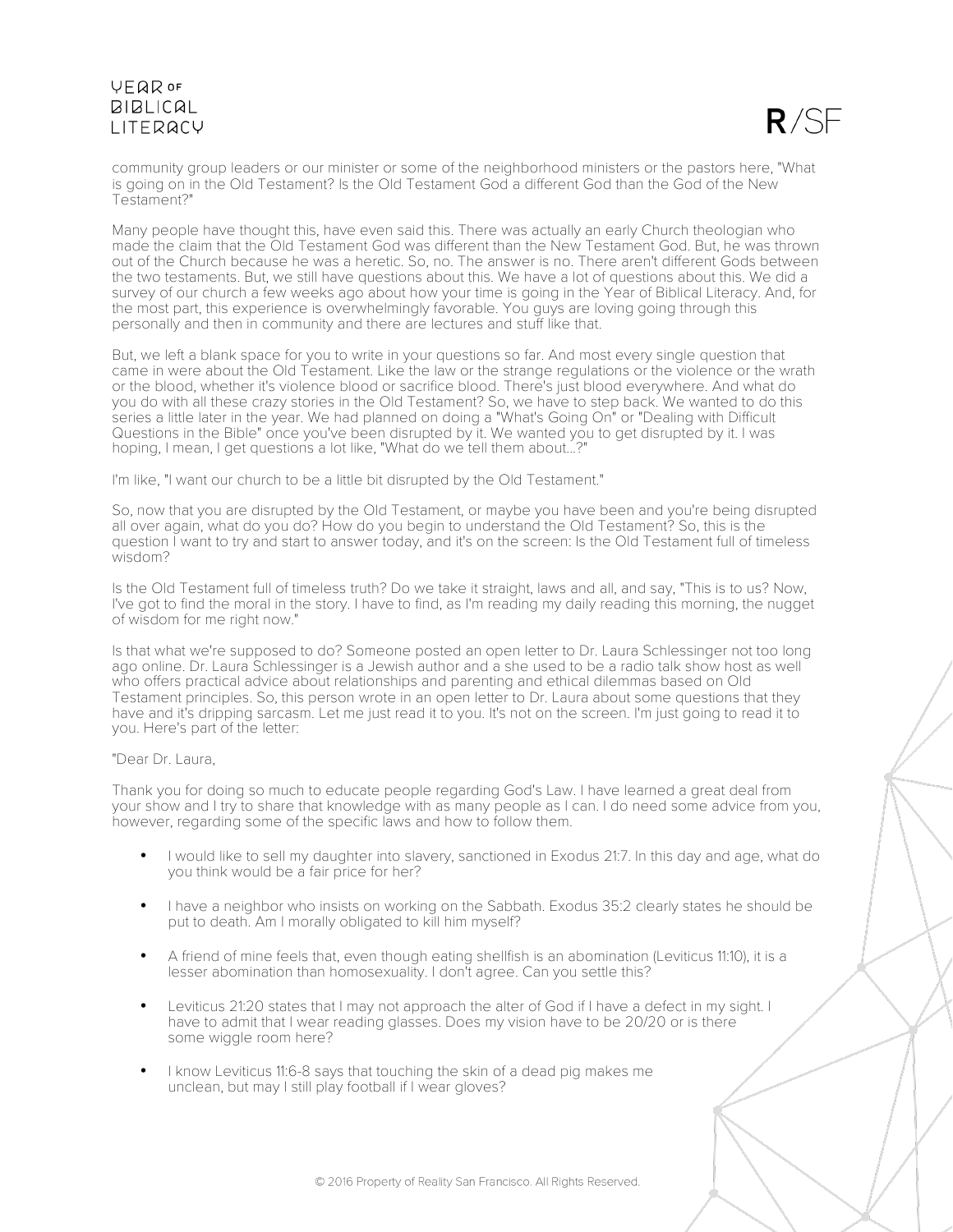

I know that you have studied these things extensively, so I am confident that you can help. Thank you, again, for reminding us that God's Word is eternal and unchanging.

Your devoted disciple and adoring fan."

So, that's a problem. When someone reads that to us, we're like, "Yeah, just read the New Testament. That's just... don't even go there." We have to deal with that though. I mean, we're reading through this and this is the stuff that's been disrupting you. When we approach the Old Testament as if it's full of timeless truth or wisdom, we can actually get into a lot of trouble. So, here's the thesis I'm going to be working through, and you might not agree with this at first, but just stick with me. And you might not agree with me afterwards either. That's fine. I mean, you're free to be wrong. That was a joke. But, here's the thesis I'm working through.

The Old Testament is full of wisdom, not timeless wisdom.

So, I'm going to break this up into two parts. The Old Testament is full of wisdom. Part one. Not timeless wisdom. Part two.

Okay? So, part one: the Old Testament is full of wisdom. Most of the Old Testament, especially the law, comes in the form of a story; a narrative. So, you're reading these laws and you're reading this Old Testament and you're reading narrative; you're reading a story. You're not reading propositions. God's interacting with the nation of Israel. He actually, literally, birthed the nation of Israel through the call and a promise to Abraham. Israel wasn't even a nation until God called Abraham to follow Him and then made Abraham a nation and gave Abraham a sign of circumcision. And the reason why the sign was circumcision was like to put a mark on the fertile part of your body so that you know that all of your generations after you are because of my promise to you.

So, that was a sign to Israel. Like, God literally birthed this nation. And when we get to the part of the narrative that talks about the Law and all those really crazy laws, you have to realize that it comes after grace. God called Abraham by grace, and Abraham believed God and his faith was accredited to him as righteousness. And then, Israel was slaves to Egypt, the most powerful nation at that time, and God saved them out of that.

So, when you read the laws in Exodus or Leviticus and then again in Deuteronomy, you have to remember that all of that came after God saved them from slavery. So, even the Ten Commandments start with a statement that "I am the Lord your God who brought you out of Egypt. I am the Lord your God who saved you, and this is what my saved people are to be like.

This is what God was doing. So, all of the laws that happened in the Old Testament happened after grace. God saved Israel and then made a covenant with Israel that she would be shaped into a nation where people all over the world could look and see the wisdom and the justice of God being worked through this nation at this time and point in history. So, keep in mind, when you're reading the Old Testament, that God is after saving the world. That's what God said to Abraham. "I want to bless the entire world. I want to save the entire world. I want to bring everything back to Genesis 1 and 2 and I'm doing that through you."

And so, what you find at the heart of the Law, when you get to the Law and you're reading through all the strange laws in the Old Testament, was actually God was telling Israel, "I need you to imitate what I am like to the world."

So, there's part of the Law where, when you break it down, you see what God is like in the Law. So, the original intent of the Law was made to enable Israel to be like Yahweh or to be like God; their God. To infuse into their national life God's character and behavior. I mean, and that was their moral target. That's what they were aiming for. That's what God was trying to shape them into. A favorite expression in the Hebrew Bible, if you're reading through it, was "walking in the way of the Lord."

That is to say: walking in God's way, as distinct from the ways of other God's or other nations. So, when Israel was called to be holy – we see in Leviticus – and it's given all the holiness code and the holiness law, especially in Leviticus 19, it doesn't mean "we need you to be extra super religious." What God was trying to do in making them holy had actually a lot to do with having this down-to-earth practicality. So, if you read the holiness laws in Leviticus, – and they're hard to get through, they're hard to understand for us – this is what God was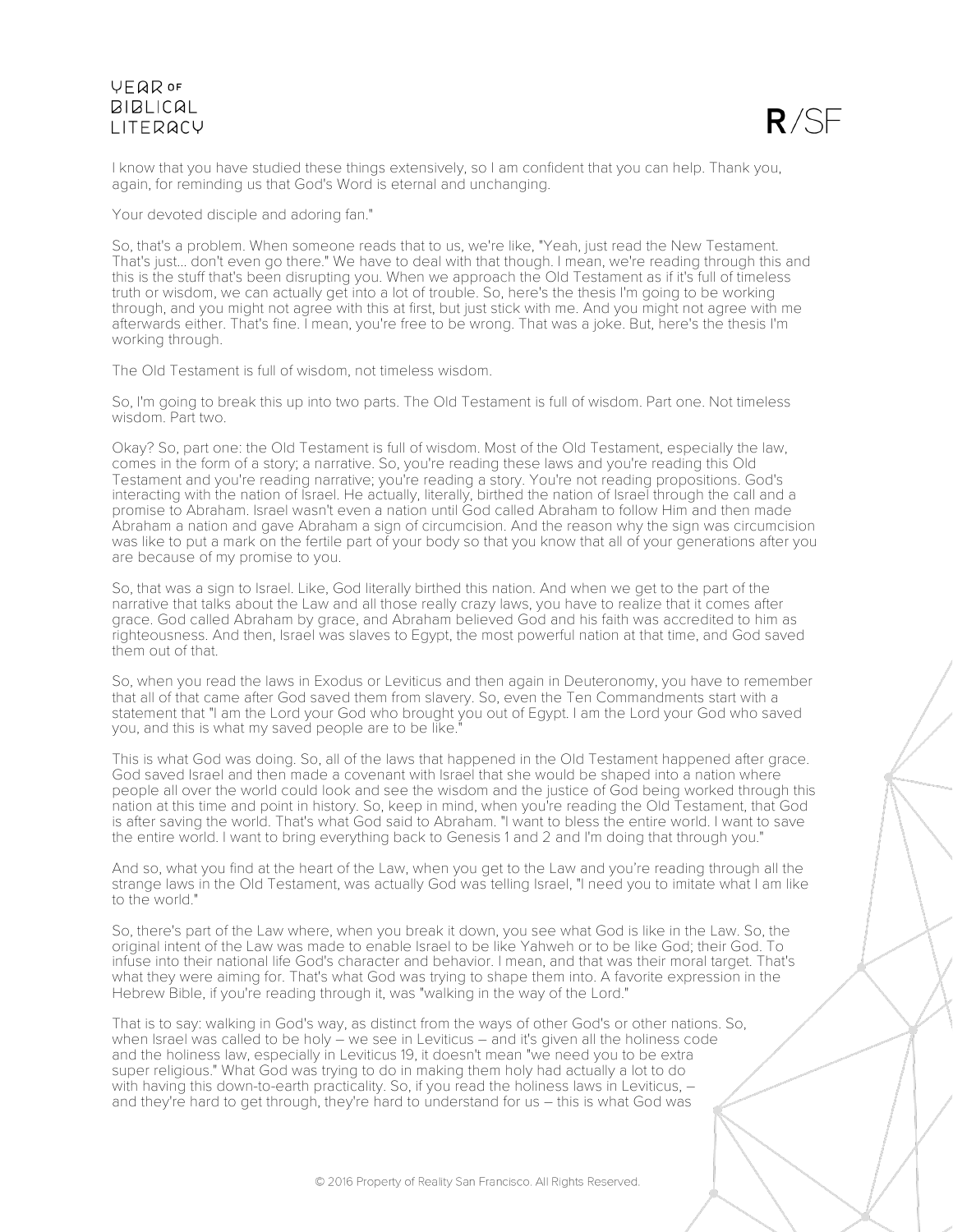

doing:

God was telling them to be generous to the poor. In there, you see fair treatment and payment of employees. You see practical compassion for the disabled and respect for the elderly. You see the integrity of the judicial process. You see safety precautions to prevent endangering life. You see ecological sensitivity. You see quality before the law for ethnic minorities. You see honesty in trade and business. You see all of that through the codes and the laws of Leviticus for the people of Israel.

One Old Testament scholar, named Christopher Wright, says this about all of the Levitical code and laws:

"We call such matters 'social ethics' or 'human right's and we think that we are very modern and civilized for doing so. We go to great lengths to get them written pompously into declarations for this and charters for that and codes for something else. God just calls them 'holiness.'"

God says to Israel, "Be holy. Be set apart. Be different." And I want to infuse into your nation, into your society as you are becoming a nation, I want to infuse what I am like. Generosity. I want you to be generous to the people who are slaves because, remember, you were a slave. Remember? I delivered you. And I want fair treatment and payment of employees and I want compassion for disabled and respect for elderly."

So, God weaves this into their nation. So, there's actually a lot of wisdom in the Old Testament. When Jesus said that all of the Law hangs on love – so, a teacher in the Law came to Jesus one time and Jesus was an expert in the Law, a teacher of the Law; He was a rabbi. They come to Jesus and said, "Jesus, we have a question for you. What is the greatest of the commandments? There's 613 commandments. What's the best one?"

And there's a lot of debate around this. Jesus says this. It's just brilliant. He says, "All of the Law is broken up into two parts: love God and love your neighbor. All of the Law and the Prophets hang on these two things."

So, where did Jesus get this? Where did Jesus get this "love for God and love for neighbor?" Jesus didn't just make that up. It's not some revolutionary new love ethic Jesus invented. It was the fundamental ethical demand of the Old Testament. Love God, and then, this is how you are – in that society for that time – to love your neighbor. Now, all this sounds great. Now, if I'm saying to you, it all sounds great. But, you're reading the same thing I am if you're reading the Old Testament and you know that a lot of disturbing things happen in the Old Testament. And when you look at it now, you don't see human rights. You don't see human rights and love for neighbor by our standards today. We see the opposite.

We read it and we're like, "Wait, you cannot be telling me that God's telling them to love their neighbor when they're doing this to them."

Let me give you one example. There's a ton I can use. But, let me give you one. It's from Deuteronomy 21. When you read through this, I guarantee you everyone probably dropped their Bible or skimmed over it like, "Ah, I don't want to listen to this."

Deuteronomy 21:10. This is straight from the Scriptures: "When you go to war against your enemies and the Lord your God delivers them into your hands and you take captives, if you notice among the captives a beautiful woman and are attracted to her, you may take her as your wife. Bring her into your home and have her shave her head, trim her nails and put aside the clothes she was wearing when captured. After she has lived in your house and mourned her father and mother for a full month, then you may go to her and be her husband and she shall be your wife. If you are not pleased with her, let her go wherever she wishes. You must not sell her or treat her as a slave, since you have dishonored her."

No one reads that in this room and says, "The Bible is awesome." No one does that in this room. No on goes, "See, look. This is my memory verse this week. God, thank You for this. How do I apply this? I'm going to apply this today."

No one does that. If you do, you should live in a compound or something. That's not – no one reads that and goes, "This is awesome."

Now, this is the problem with the Bible in many people's opinion, especially the Old Testament when you read stuff like that and you're like, "This is why I don't read the Old Testament." Now, instead of looking at the Old Testament from a post-enlightenment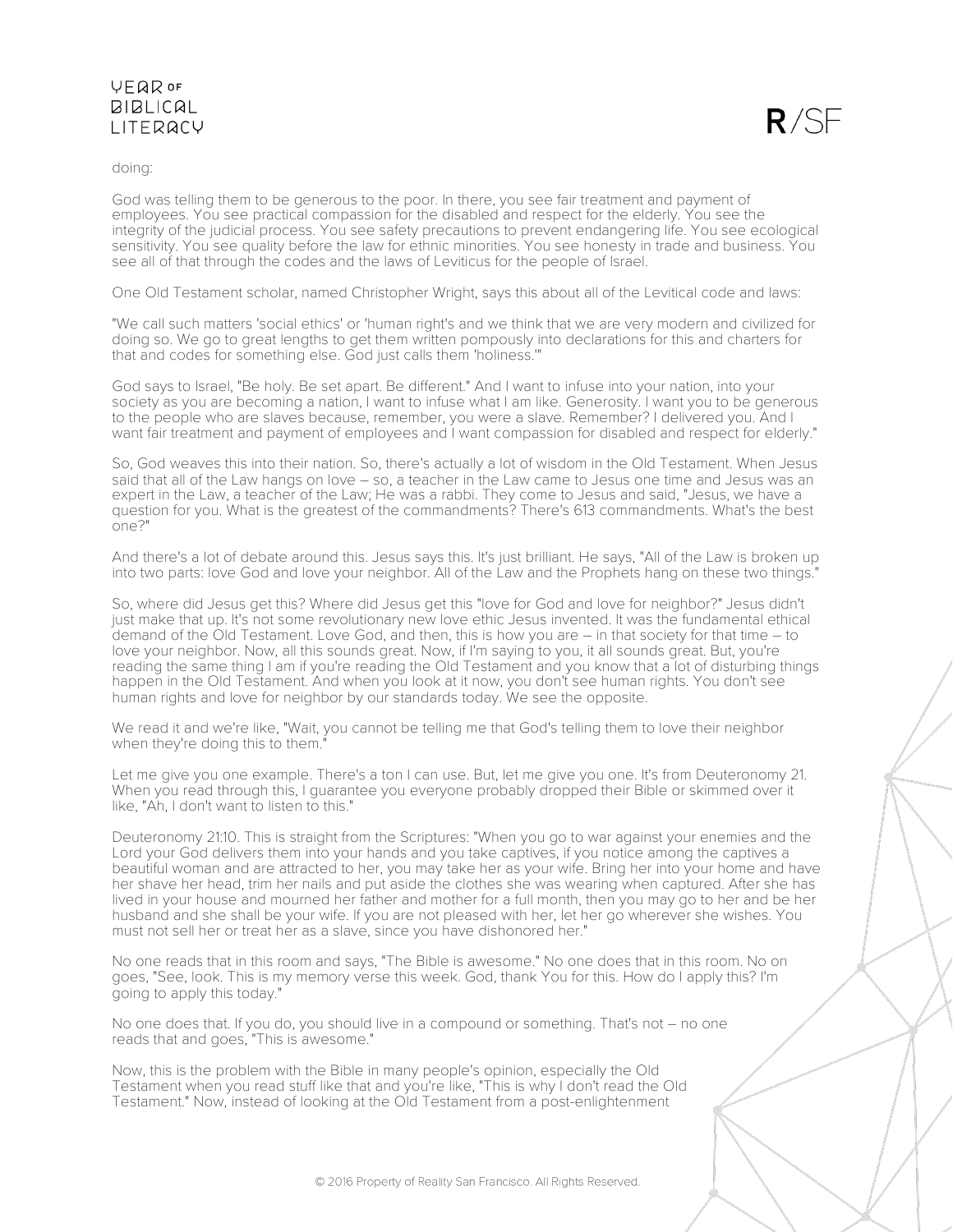

critique, you must enter their world. Their world was, indeed, barbaric. The ancient Near East was barbaric. And, if you enter into their world, you actually start to see – maybe you can, you might not agree with me – the beauty of God's Law. First of all, notice how the Law – keep that verse up, by the way. Especially the last part of it, if you don't mind.

Notice how the Law carefully restricts the rights of the victories soldier. In that day, in the ancient Near East, if you were the victorious soldier, you had all the rights. You can do whatever you wanted to with anyone you beat in battle. You know what God does? He actually restricts the rights of the victor. He says, "You cannot rape people. That is not an option for Israel. You cannot rape anyone. Nor can you just take a woman for temporary sexual pleasure. You cannot do that."

That is absolutely revolutionary. "And," God says, "If you do want a woman, you find her attractive and you want to marry her, you have to take full responsibility and make a commitment of giving her the status of your wife with all the legal and social benefits that went with that. But, you can't do that immediately. Don't do that right away. That's just wrong. Give her time to mourn and adjust to the loss that she has suffered. And, after all that, if you regret your action, you can't just toss her like a piece of property. She has to be given the normal, though tragic, freedom of a divorced wife. But," – look at this line. But. The last line is an implicit criticism of the whole entire practice. The last line is this. It says, "Don't sell her or treat her as a slave, since you have dishonored her."

God says, right in the Law, "This whole thing is dishonorable. This whole thing is not awesome. This whole practice is dishonorable."

God is not saying, "This is the best thing in the world."

God is saying, "I'm entering into your world, I'm putting limits on the way you're going to act and react in war. But, this is not awesome. You have dishonored her. This is not the ideal.

So, here's the point: we don't see this clearly now because we're so far removed from the world of the ancient Near East. But, the laws that we read about that confuse us in the Old Testament are both accommodating for that culture and future-looking for that culture. God goes in and accommodates this culture. God entered into their world as they knew it and brought about radical reform to that culture, not necessarily to our culture today, but to that culture. And then incrementally pulled Israel forward to be a light to the nations. He entered into their world, gave them laws that pulled them forward as a culture, as a society. Their culture was barbaric and, in some ways, Israel was barbaric too. So, God accommodated for that and was trying to move them forward toward His ideal which, ironically, was behind them in the Garden of Eden.

God was trying to move them back to the Garden of Eden. God was trying to bring them back to seeing everything as good, where there was harmony and peace with God and peace with one another and peace with their environment. See, life in the ancient Near East wouldn't just be alien to us with all its strange assumptions. It would be. It wouldn't just be alien to us. We would also see a culture whose social structures were badly damaged by the fall.

Yesterday, my wife and I were driving home and she just had this, I don't know, though. She just started laughing and she was like, "I just had this thought." We were just driving home through the mission and she's like, "I had this thought about if we took someone from like 15 years ago and had this time machine..." – that's a great thought, by the way. Time machines. And then she's like, "If we had time machines and we brought him into today and they were driving with us, they would probably go, 'Why is everybody looking down at their hands? What are those little machines? What do they have in their hands? Why is everyone looking at their hands?" She goes, "It would just be so..."

### I told her, "Yeah. Absolutely."

Like, everyone's on their phone. Everyone's looking. Everyone's walking and just doing this. She goes, "I think they would be disrupted by it." They're like, "Whoa. What's happening? Why? What's so special about that thing?"

That's the culture we live in. When you transfer one person to another culture, there's culture shock. If we were to transfer back to this culture, we would not understand it and when we would look at social structures, we would see all the social structures were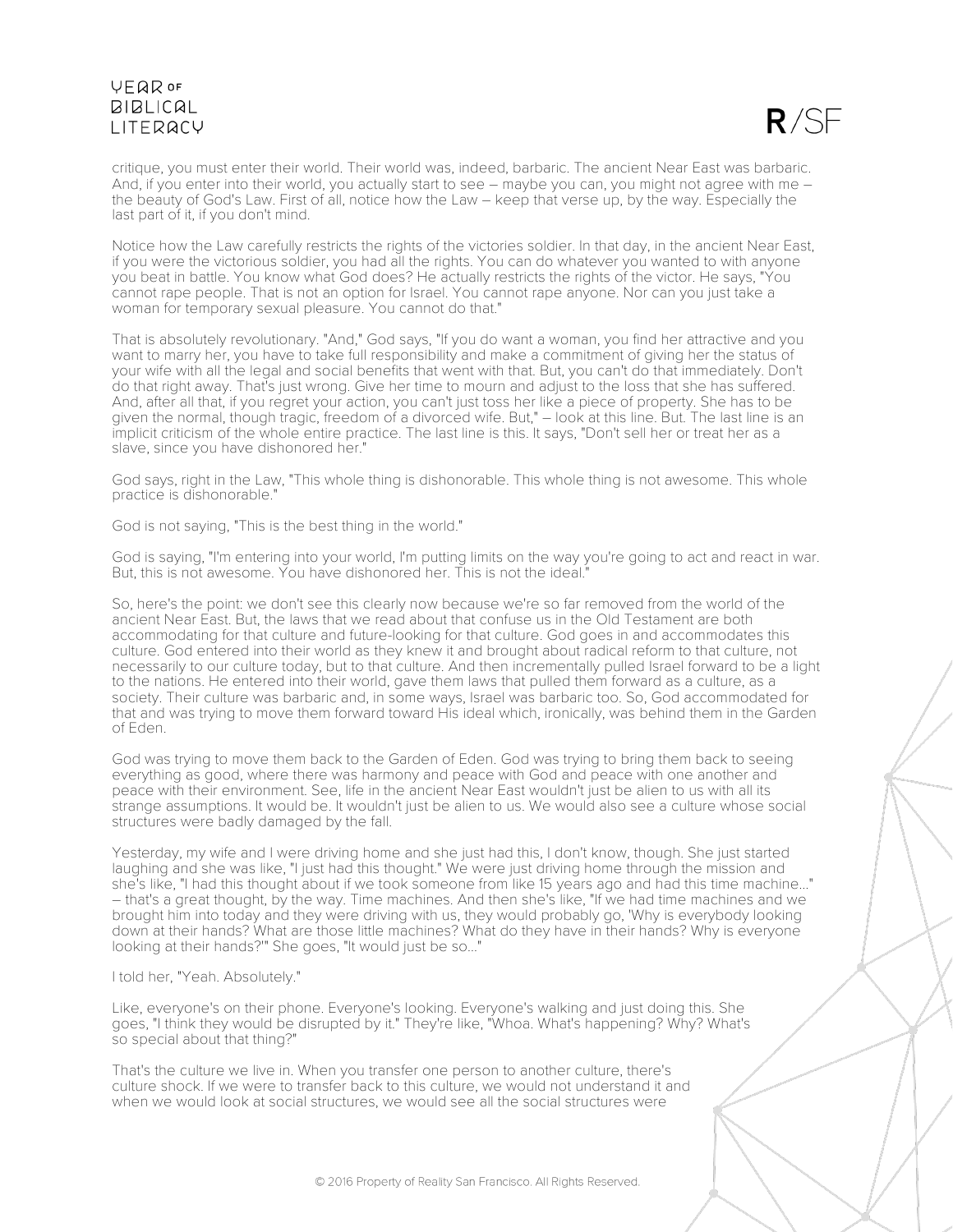

damaged by the fall. The point is this: it's within this context that God entered in and then raised up a covenant nation and gave people laws to live by to help create a culture for them. A culture that was to be a light. So, the practices of Israel were wholly different than their neighbors, and that's the point.

### Look at Exodus 19:6. God says, "Although the whole earth is mine," - everything's mine - "you will be for me a kingdom of priests and a holy nation."

"So, what I'm going to do through you, Israel, is I'm going to make you a kingdom of priests. You're going to show the world what I am like."

Israel would only be seen by the world through their practical obedience to God's Law. When they lived into God's Law, for them, it would visibly raise questions about God. It would visibly raise questions about the God they worshipped and about the social quality of life they exhibited. And this was built into the law.

### Look at Deuteronomy 4:6. God says through Moses, "Observe these laws carefully, for this will show your wisdom and understanding to the nations,"

Stop. Listen to this. "Observe all these things I'm telling you to the nations because the nations are going to look at this and it's going to show the world at that time your wisdom and understanding."

#### "who will hear about all these decrees and say, 'Surely this great nation is a wise and understanding people.' What other nation is so great as to have their gods near them the way the Lord our God is near us whenever we pray to him? And what other nation is so great as to have such righteous decrees and laws as this body of laws I am setting before you today?"

This was not snobbery, this was Israel, by obeying God, switching on the light in a dark place. They were going into Canaan, which was a dark and barbaric place, and they were switching on the light. Was it enough for us today? Probably not. But, for them at that time it was enough. God accommodates to Israel and the world of the ancient Near East, which is why we have the second point; the next point.

The Old Testament, and specifically the Law, is not timeless wisdom. The Old Testament Law is not timeless wisdom or not timeless truth. Let me explain what I mean by that. At this point, you're probably thinking, "What about 'do not murder?' That seems pretty timeless."

Yes. That is very timeless. But, it's found in Genesis 1 and 2 on the sanctity and dignity of all life. Same with the Sabbath; taking a day off. Same with honoring God. Same with not committing adultery. Same with not coveting. The tree would never have been eaten if they obeyed "thou shall not covet." So, you can actually say that the Ten Commandments are pulling Israel, and thus the world, back to the heart and the values of Genesis 1 and 2; life before paradise was lost. So, the Old Testament law that surrounded the nation of Israel, that surrounded these laws are not and is not timeless. The law for the nation of Israel is not for all people at all time. The laws weren't permanent. They weren't the divine ideal for all persons everywhere.

God even informed the people of Israel that a new enduring covenant is necessary. So, God even told Israel through Jeremiah in Jeremiah 31:31, "I'm going to make a new covenant with you. The old covenant is going to go away. There's going to be a new one and I'm going to write it on your hearts."

And Ezekiel would go on to say that "I'm giving you a new heart so that you can obey me and follow me." Built into their very texts is a promise of a better, more enduring covenant. A new covenant. So, for example, as followers of Jesus, because there's a new covenant, we get to the Old Testament through Jesus. That's the only reason why any of us are reading the Old Testament, really, is because of Jesus. Unless you're Jewish, and then you get to Jesus through the Old Testament. You go the other way. If you're Jewish, you read the Old Testament and then you get to Jesus. If you're not Jewish, you read the New Testament and then you get to the Old Testament through Jesus.

So, as followers of Jesus, we don't keep the food laws from the Torah anymore. All those laws that you're reading, we don't keep them. Not because they were bad or wrong, but because they were for an earlier part in the story. Same with farming laws and what kind of clothes you were to wear, etcetera.

This is how Paul puts it in Galatians 3:23: "Before the coming of this faith, we were held in custody under the law, locked up until the faith that was to come would be revealed. So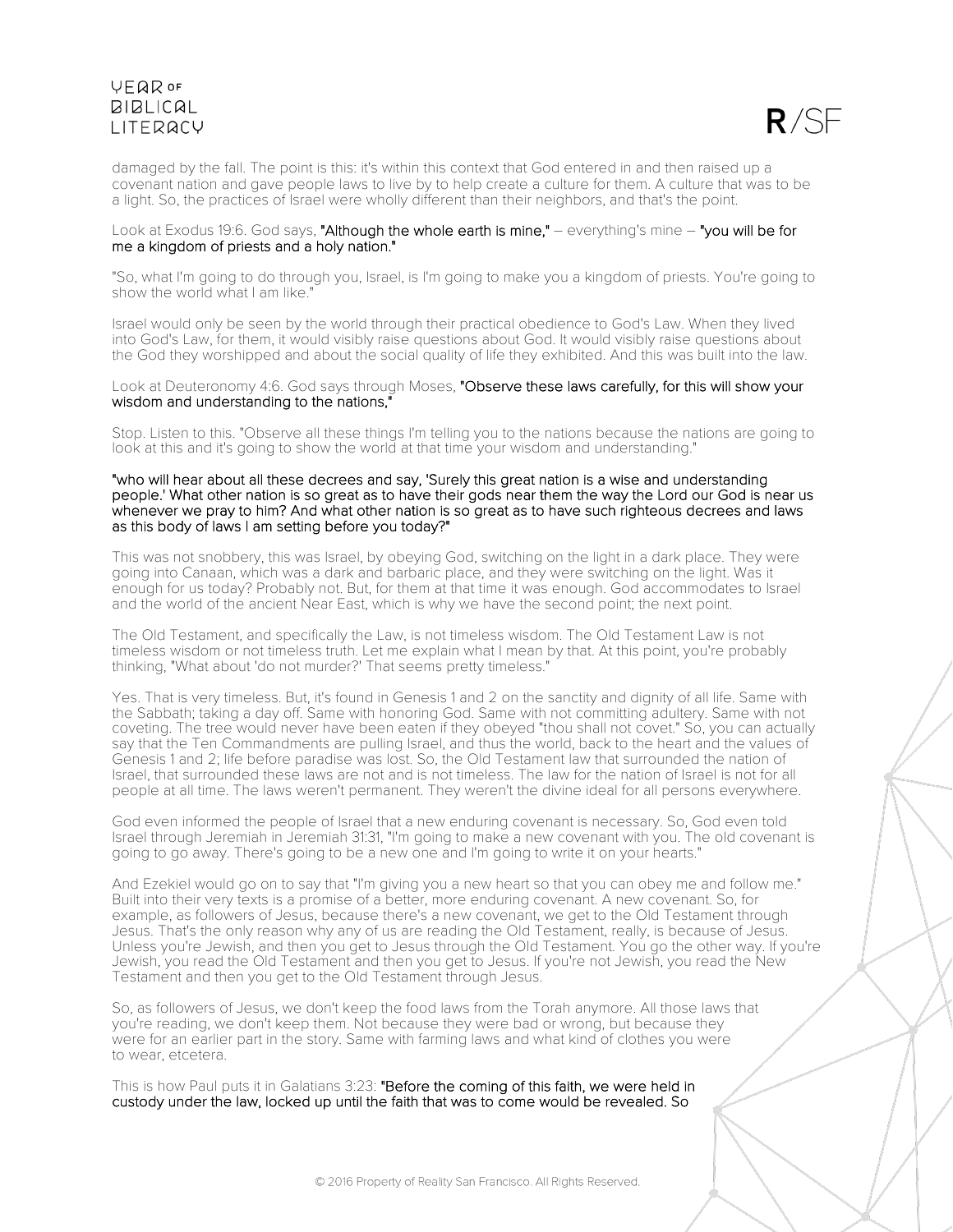

### the law was our guardian..." – that word literally means "nanny" – "...until Christ came that we might be justified by faith. Now that faith has come, we are no longer under a guardian."

Paul says and uses the analogy that the law, the Torah, was a nanny to grow Israel up and make her ready for a Messiah. And now a Messiah has come and there's no need for a nanny. No one who's 28 has a nanny, or you shouldn't have a nanny. If you have a nanny, we need to talk. This is what it's saying. Like, once you've grown up and the Messiah has come, there's no need for a nanny anymore. Here's another analogy, and it's not great, but it might be helpful.

Think of it like this: the first generation iPhone was not created to be the end-all and be-all of all smartphones. They didn't get up and say, "We just created this new thing called an iPhone, and we'll never create another phone again. This is it." There was actually, planned in it, for the iPhone to be obsolete at one point. It was designed, actually, to pull technology forward through fingertip recognition and apps on your phone that would turn into an App Store, etcetera. It was never intended to be enduring. That phone was intended to pull technology forward to what we have today and what we have for our future.

The Law is kind of like that. It's there and it was meant to pull Israel forward to be like God and to show what God is like into all the nations. It was not the end-all and be-all. It was created to pull Israel forward because of their sin and because of the disobedience until Christ. And when Christ came, He said, "I did not come to abolish the Law, I've come to fulfill the Law."

And what that means is like, if you're engaged, the fulfillment of your engagement will be your wedding. The purpose of your wedding is to be married. And so, the engagement pulls you forward to your wedding day. And then, at your wedding day, your engagement is fulfilled; it's reached its purpose. When Jesus says He fulfills the Law, He pulls Israel to its purpose. It's Him. He takes on their vocation; He becomes the one who brings the Law to its conclusion; to its expected end. This is what Jesus does.

That's what the Law was for. Paul Copan, who wrote a wonderful book that I highly recommend to you called "Is God a Moral Monster?" writes this about this subject. He says:

"How then did God address the patriarchal structures, primogeniture (rights of the firstborn), polygamy, warfare, servitude/slavery, and a number of the other fallen social arrangements that were permitted because of the hardness of human hearts? Answer: He met Israel [halfway] partway. As Jesus stated in Matthew 19:8, 'Because of the hardness of your heart Moses permitted you to divorce your wives; but from the beginning it has not always been this way.' We could apply this same passage to many problematic structures within the ancient Near Eastern context: 'Because of the hardness of your heart Moses permitted servitude and patriarchy and warfare and the like, but from the beginning it has not been this way.<sup>'</sup> They [the laws] were not ideal and universal."

The law was looking forward to the time we would have the new covenant written on our hearts. So, the question: how are we supposed to read the Old Testament without being completely disrupted by it? How do we read it so when we read it we're not like, "Oh my gosh? What's going on?"

Well, the first part of the answer is this: you're supposed to be disrupted by the Old Testament. I think that's kind of the point. It's a narrative that builds and swells and resolves and then builds again and then swells and the resolves kind of, but doesn't completely resolve and you're waiting and you're waiting and you're waiting finally for the one, the Son who comes with healing in His wings. That's what you're supposed to do. So, you're supposed to read Judges and be like, "What the heck, Judges?"

You're supposed to. If you read Judges this last time and you pulled some moral from Judges, if you do, you're probably reading way too fast forward to Jesus, which is okay to do, but the narrative is supposed to work on you. Judges is supposed to work on you and you're supposed to, at the end of Judges, go, "Umm... there needs to be a King in the joint, because these people are screwed up. These people are really messed up. They need a king."

And then you read 1 Samuel. What do they do? They get a king. That's what the narrative is supposed to do. So, if you're reading it for the timeless little moral, it's not there yet. You read it and it's supposed to work on you. You read it and you're going, "This place is messed up. They need a king." And then they get a king, but that king's messed up. And they get another king, and he's kind of good. Listen what Timothy Keller says in his book "Counterfeit Gods:"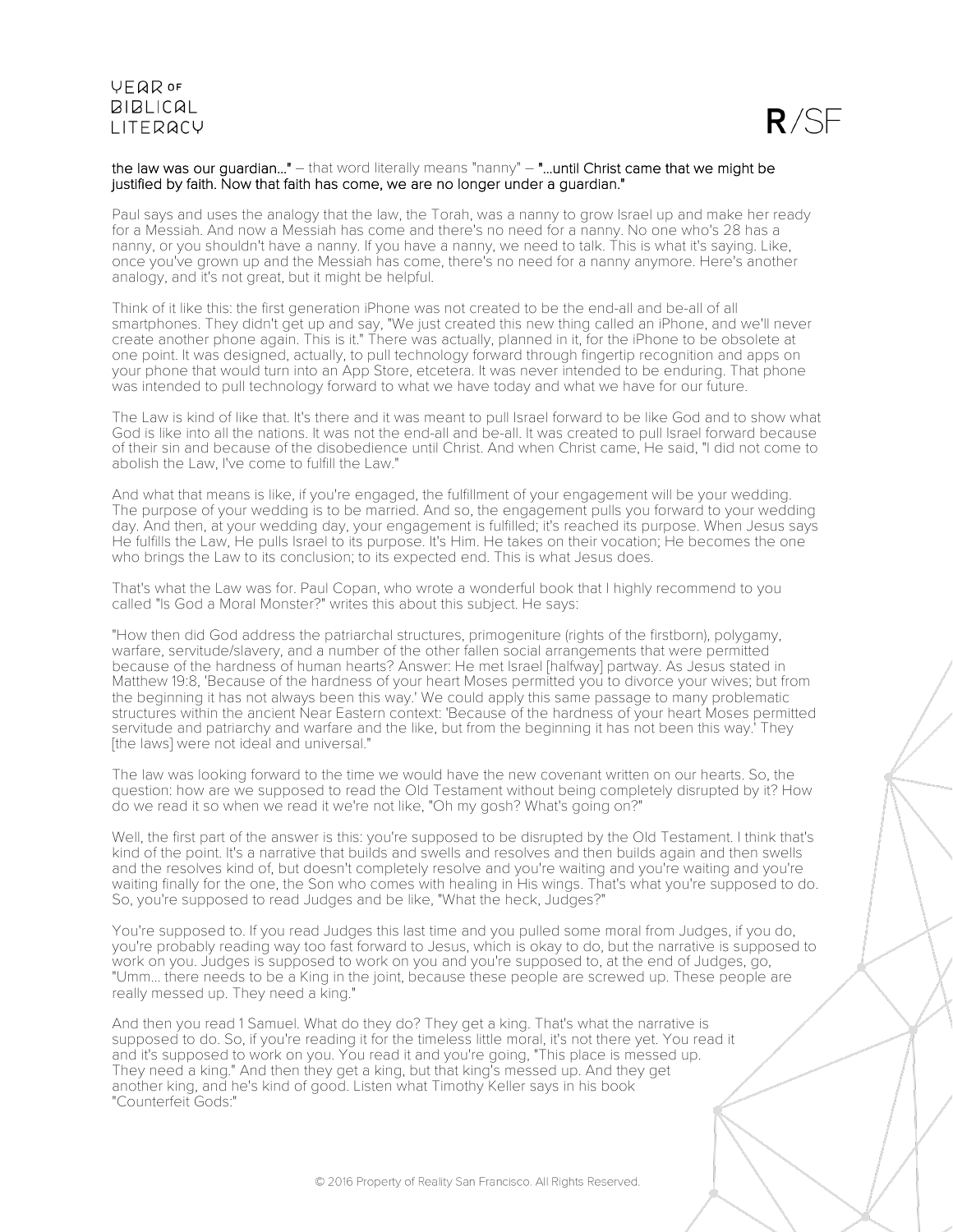

"The reason for our confusion over the Bible is that we usually read the Bible as a series of disconnected stories, each with a moral for how we should live our lives. It is not. Rather, it comprises a single story telling us how the human race got into its present condition and how God, through Jesus Christ, will come to put things right."

That's the point of the Old Testament. It's supposed to work on you like that. So, when you get to David in 1 Samuel, you see, actually, "Okay, this is a good king." But, he wasn't a perfect king. He's messed up as well. He power-rapes a woman and then kills her husband. What the heck? You're supposed to think "what the heck." The narrative is descriptive of deeply flawed humans, not prescriptive of how to act.

The Old Testament is descriptive of deeply flawed humans, not prescriptive of how to act.

1 Corinthians 10 says this exact thing. Here's a sample of 1 Corinthians 10. Paul says, "Now these things..." – speaking of the Old Testament – "...occurred as examples to keep us from setting our hearts on evil things as they did. Do not be idolaters, as some of them were. [...] We should not commit sexual immorality, as some of them did. [...] We should not test Christ, as some of them did–and were killed by snakes."

I left that in there because that's a great line. "And were killed by snakes."

### "And do not grumble, as some of them did. [...] These things happened to them as examples and were written down as warnings for us, on whom the culmination of the ages has come."

Meaning Christ has come upon us.

### "So, if you think you are standing firm, be careful that you don't fall!"

The Old Testament was written for us, not to us. It's not written to you. It's written to Israel. And it was written to Israel at that time. And it was written to Israel for getting them ready for a Messiah. But, it's written for us to learn from. John Barton, an Old Testament scholar, says about the story of David and how we're supposed to read that, because you're reading that right now:

"The story of David handles human anger, lust, ambition and disloyalty without ever commenting explicitly on these things, but by telling its tale in such a way that the reader is obliged to look at them in the face and to recognize his or her affinity with the characters in whom they are exemplified."

That's what a narrative does. But, what about their faith? You're like, "But, don't they have faith?"

Yes. The hero status of the Old Testament figures is rooted not in their moral perfection, but in their uncompromising dedication to the cause of Yahweh and their rugged trust in the promises of God rather than lapsing into idolatry of many of their contemporaries. So, lastly, what do we learn by reading the Old Testament? This is kind of what I want to leave you with as we move into a time of response. This is true. I think this is universally true. We see this in the Old Testament. God meets us where we are, but He doesn't leave us there.

God meets Israel where they are and He pulls them forward. God meets us where we're at and He pulls us forward toward the ideal which is found in Jesus. So, when Jesus was on the road to Emmaus, He is going after two people who were walking away from the resurrection event. Why in the world are they walking away? I have no idea. I still don't know it to this day. I cannot wait to ask them one day in heaven. Like, "What? Why? What was going on there? And what did Jesus talk about? But first, why were you walking away?"

And then Jesus goes after them. This is how we ended last week on Easter. This is actually what happens in the Bible is that God is going after us. And God is going after us and God doesn't stop going after us, even once He's found us. When God starts to work in our life to change us, you don't control that change that you go through. God does. I've always found it funny that we come to Christ because of some big thing we want to get over. It might be a broken relationship and we turn to God because a broken relationship. And God's like, "It's really not about that one relationship. I'm going to actually overhaul and redeem your entire sexuality. The whole thing. I'm not going to stop with this one heartbreak. I'm going after the whole thing."